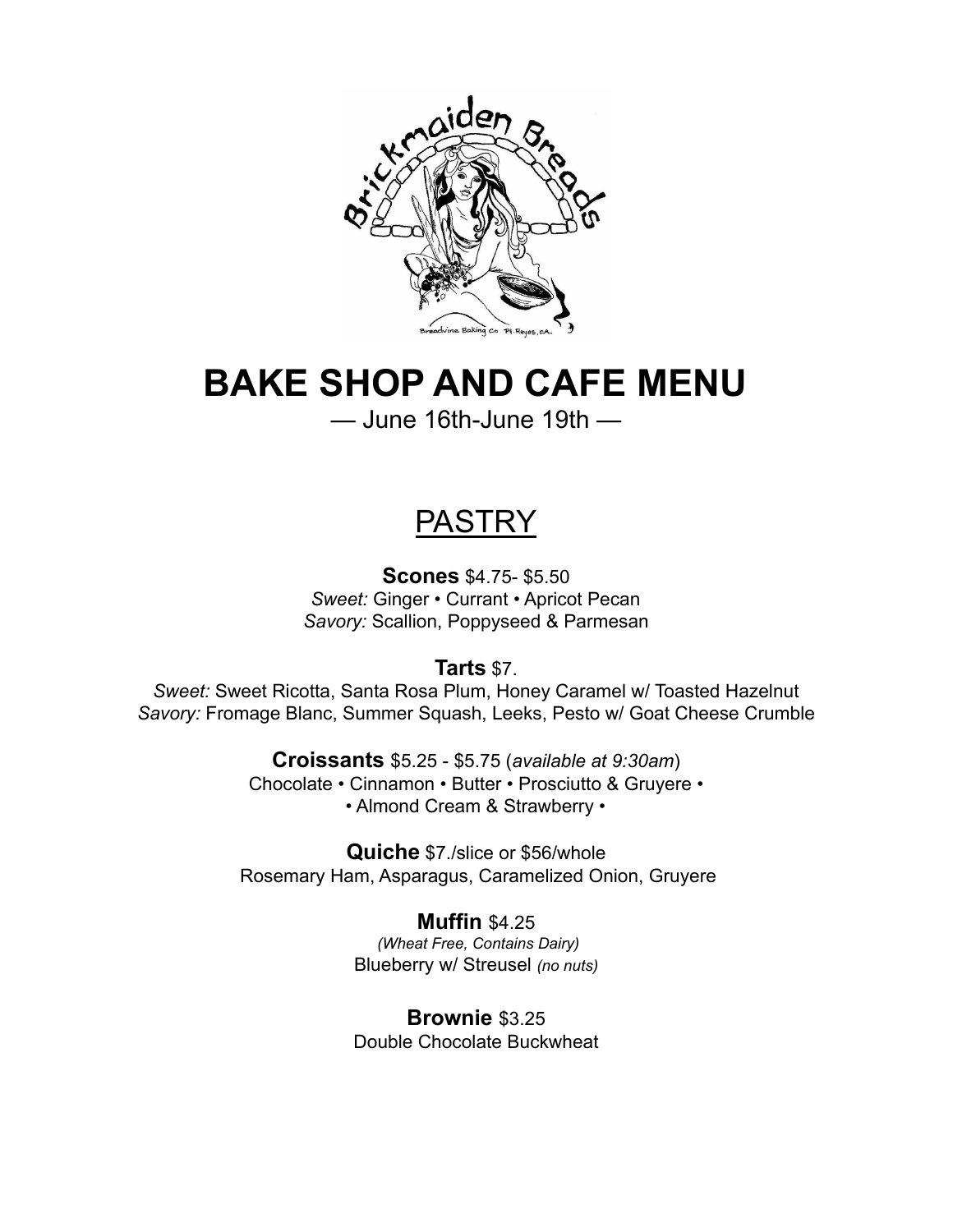### **Breakfast Parfait** \$6.

Brickmaiden Granola, Straus Greek Yogurt, Berries & Honey

### **Single Cookies**

Earl Grey & Bergamot Snickerdoodle • Salty Caramel Peanut Butter \$3.50 Spelt Chocolate Chip \$4.

**Bulk Tea Cookies** (sold per oz.) \$1.90/oz

Almond Oat Thumbprint w/ House Jam • Chocolate Sesame Tahini • Pistachio Lime • Sesame Coins • Chocolate Rye Shortbread • Rose Khorasan Shortbread • Apricot Coconut

## BREAD

**Sesame Wheat** Batard \$9.50, Pullman: Half \$9.50, Whole \$19. **Wheat Levain** Batard \$9.50, Pullman: Half \$9.50, Whole \$19. **Country White Sourdough:** Simple **or** Seeded Batard \$9.50, Pullman: Half \$9.50, Whole \$19. **California Grown 100% Whole Grain Wheat** *(blend of Yecora, Sonora, and Hollis)***:** Simple **or** Porridge rolled in Oats

Batard \$9.50, Pullman: Half - \$9.50, Whole - \$19.

**Rye** *(not available for preorder)***:** 100% Whole Grain w Whole Rye Berry from Table Top Farm \$9.50

**Khorasan Miche** *(Saturday Only)***:** Whole \$16., Half \$8.

**Spelt** *(Sunday Only, only available w/ pre-order)***:** Pullman: Whole \$19., Half \$9.50

**Baguettes/Epi:** Simple or Seeded \$6.

**Ficelle** \$4.75 Thursday & Friday: Parmesan & Olive Mix Saturday: Parmesan & Castelvetrano Olive Sunday: Polenta & Black Pepper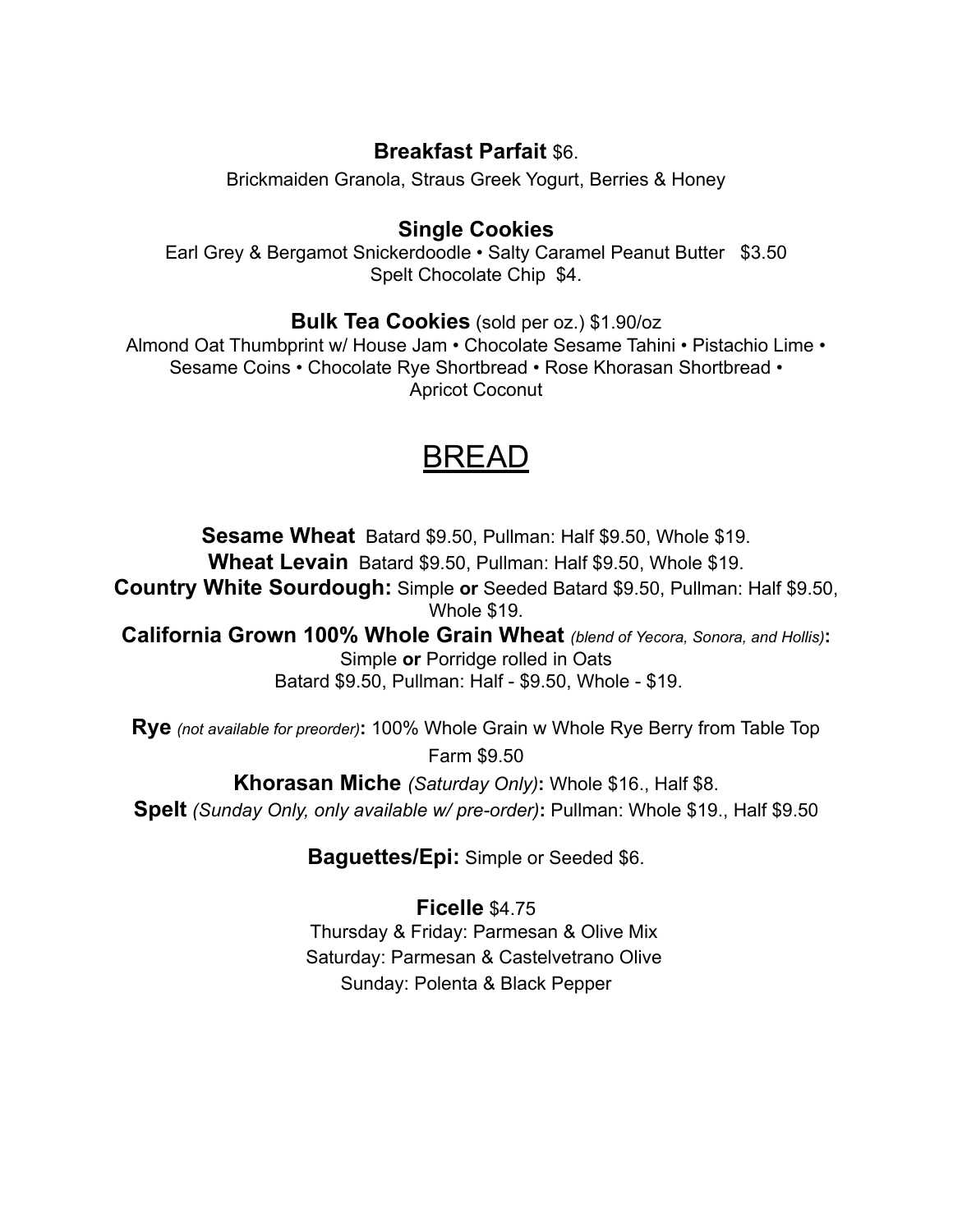DAILY SPECIALS \$9.50

#### **Thursday**

Pumpkin Seed Caraway Oat Nut Levain

#### **Friday**

Vella Dry Jack Sourdough Oat Nut Levain

#### **Saturday**

Pumpkin Seed Caraway Apricot Pecan Levain

#### **Sunday**

Kalamata Olive Oat Nut Levain

## PACKAGED GOODS

**Biscotti** (4 packs) \$10.00 Orange Currant • Cherry Almond • Walnut Chocolate

**Cookie Bags** (6oz) \$10.50 Sesame Coins • Chocolate Rye Shortbread • Rose Khorasan Shortbread • Apricot Coconut

#### **Croutons** \$6.25

**Granola** 13oz \$10.00 2.5lbs \$28.50